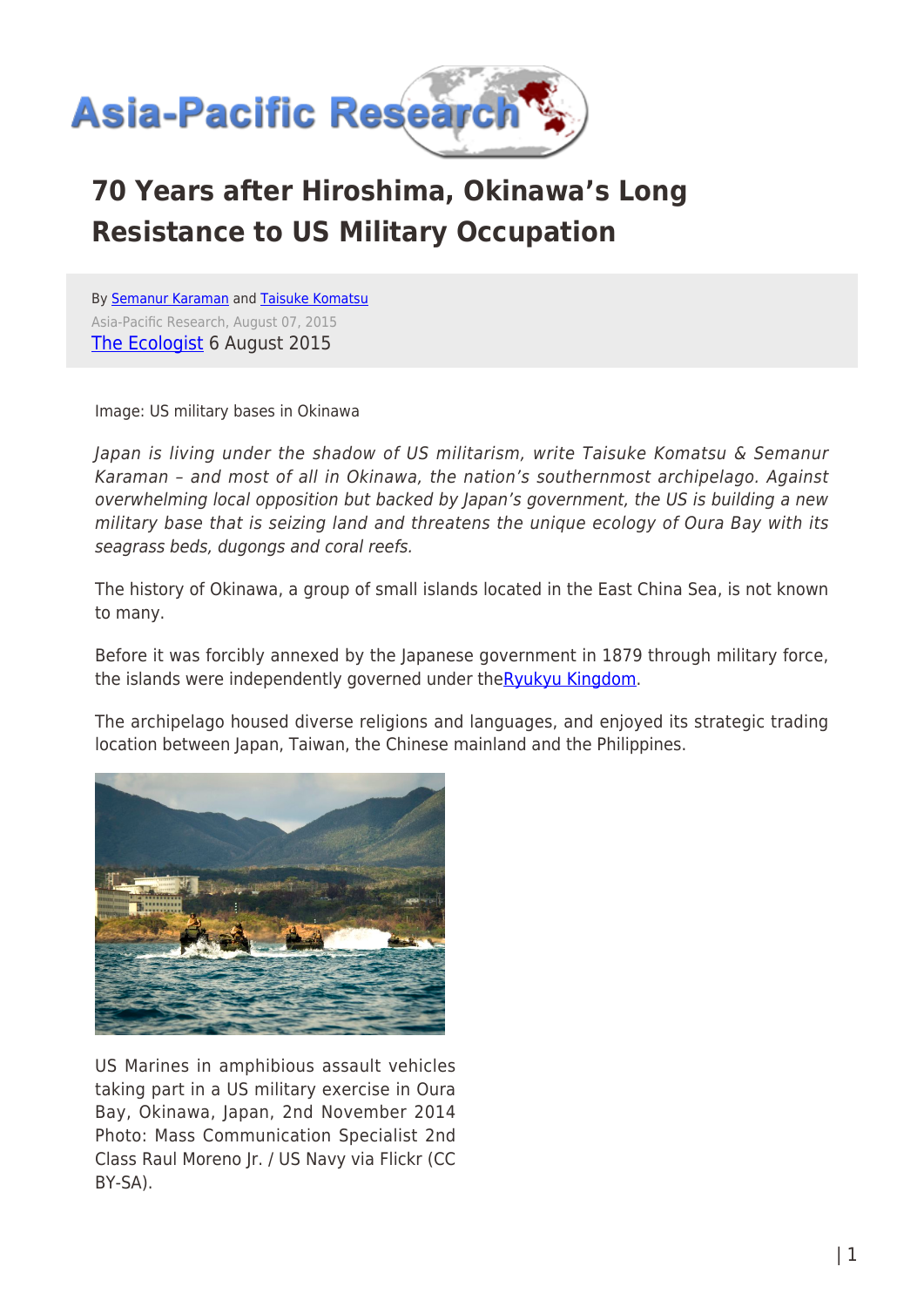As the vastly unique culture and religions which had existed since 1429 was halted through Japanese colonization, assimilation policies were imposed on the people of Okinawa, including a ban on using indigenous languages and practicing religious and other forms of cultural tradition.

Okinawa was ordered to serve important strategic purposes for the Japanese government during the Pacific War. In addition to approximately 80,000 soldiers from outside Okinawa, 25,000 adults and teenagers including boys and girls under 18 years old were recruited locally to protect the interests and ensure the safety of mainland Japan.

### **The legacy of war: a strong desire for sustainable peace**

Of the 1,888,136 people who were killed in the **Battle of Okinawa**, a quarter of the death toll was the local population. Inevitably, this left strong resentment among the locals and a strong desire for sustainable peace. The people of Okinawa no longer wanted to be sacrificed for Japanese or US military interests.

Currently, 74% of the entire US military presence is situated in Okinawa, even though Okinawa only comprises 0.6% of Japan's total land area.

During the period following the Pacific war, Okinawa, which came under US control for 20 years until 1972, witnessed an escalation of human rights abuses. The land of the locals was confiscated to build military bases and facilities. Women and children were reportedly raped, and a disturbing number of locals were killed by US soldiers or in US aircraft crashes.

The victims of grave human rights violations were hardly given any justice under the foreign administration, which escalated the locals' bitter feelings towards the US military bases.

Since 1972, despite demands from the local population for self-determination, Okinawa is by law Japanese territory, and the US continues to enjoy a strong military presence there through bilateral agreements with the central government. What is of grave concern is that, in order to protect US interests in East Asia, the Japanese government has agreed to extend this presence by establishing a new military base.

### **Fierce local resistance to further militarisation**

The people of Okinawa are furious. They have not forgotten about the kidnapping, rape and murder of a 13 year old girl in 1995 by three US soldiers. This has also triggered a strong opposition campaign against the Futenma Air Station, "the most dangerous air station in the world", located in the middle of a populated residential area including a university campus.

Eventually, the Japanese and US governments agreed to relocate the Futenma Air Station. Yet their latest decision again outraged the people of Okinawa, since it plans to build a new military base in Okinawa, ignoring the people's will to decrease the heavy military presence.

Henoko, a suburb in northern Okinawa, was chosen to construct this highly controversial base. Its Oura Bay hosts a diverse ecological system of dugongs' sea grass beds and corals. The proposed military base will be the largest US military base in East Asia and will have an adverse impact on the ecological balance of the island, while taking more land away from the locals.

To stop the construction plan, environmental and peace activists and concerned citizens are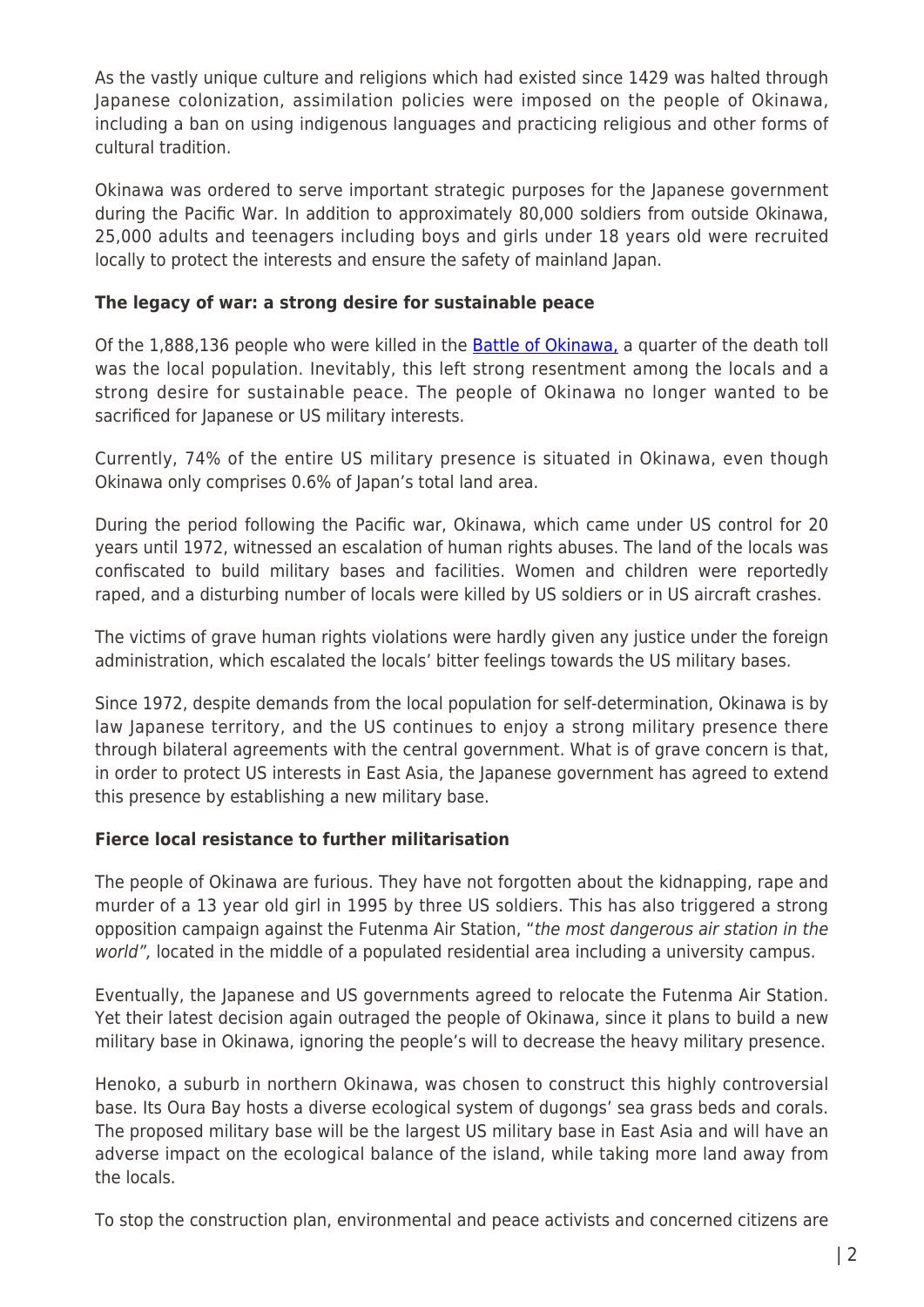staging protests on and off shore. The survey conducted by a local newspaper and TV corporation in May 2015 shows that 77.2% of respondents oppose the construction plan, while 83% demand relocation outside Okinawa.

In its annual international 2014 [report,](https://www.amnesty.org/en/countries/asia-and-the-pacific/japan/report-japan/) Amnesty International reports that "Japan continued to move away from international human rights standards." Coupled with the increasing US military presence, the right to freedom of expression and assembly in Okinawa is severely violated.

On 17th May 2015, thousands of protestors took to the streets carrying "Get out! Don't kill! Don't die", "Don't destroy nature" and "Get out Marines" posters while images of Japanese police dragging protestors exercising their most fundamental right to peaceful protest were circulated in the social media.

### **Railroading democratic freedoms**

Freedom of expression is also constrained by the many slanderous statements of government officials addressing news outlets critical of the Japanese government's plan to build an additional military base.

The Okinawa Times and Ryukyu Shimpo, two daily newspapers in Okinawa highly critical of the plan to establish an additional military base were targeted by lawmakers of the ruling Liberal Democratic Party (LDP). On 25th June, referring to the two newspapers, Naoki Hyakuta, a writer and former governor of NHK (Japan Broadcasting Corporation), said they "must be closed down by any available means" in a workshop of LDP lawmakers.

Although dominant capital is favouring the construction of the US military base, local politicians in Okinawa convey a different sentiment. In a speech delivered on June 23, the governor of Okinawa, Takeshi Onaga, said that he hoped that the Japanese government will cancel its plan to extend a US military presence in Okinawa because

"it is impossible to build a cornerstone of peace if freedom, equality, human rights and democracy are not guaranteed equally for all citizens."

Although the Japanese government holds the primary responsibility for ensuring an effective and democratic response to the legitimate demands of citizens of Okinawa, the international community bears responsibility too.

It is time international human rights mechanisms, including the UN, take concrete action to end the decades of suffering imposed through military ambitions on Okinawa.

And it is time activists across the globe extended solidarity to those protesting to prevent the construction of a new military base in Okinawa and struggling for full control over their land and livelihood despite the Japanese government's hostile attitude towards any form of dissent.

**Taisuke Komatsu** is a human rights advocate from Japan currently working as the UN Advocacy Coordinator of the International Movement Against All Forms of Discrimination and Racism (IMADR). Before joining IMADR, he worked at Good Neighbors Japan (Tokyo), René Cassin (London, UK), Minority Rights Group International (London, UK) and Amnesty International Japan (Tokyo). He holds a masters degree in Theory and Practice of Human Rights from the University of Essex in the UK.